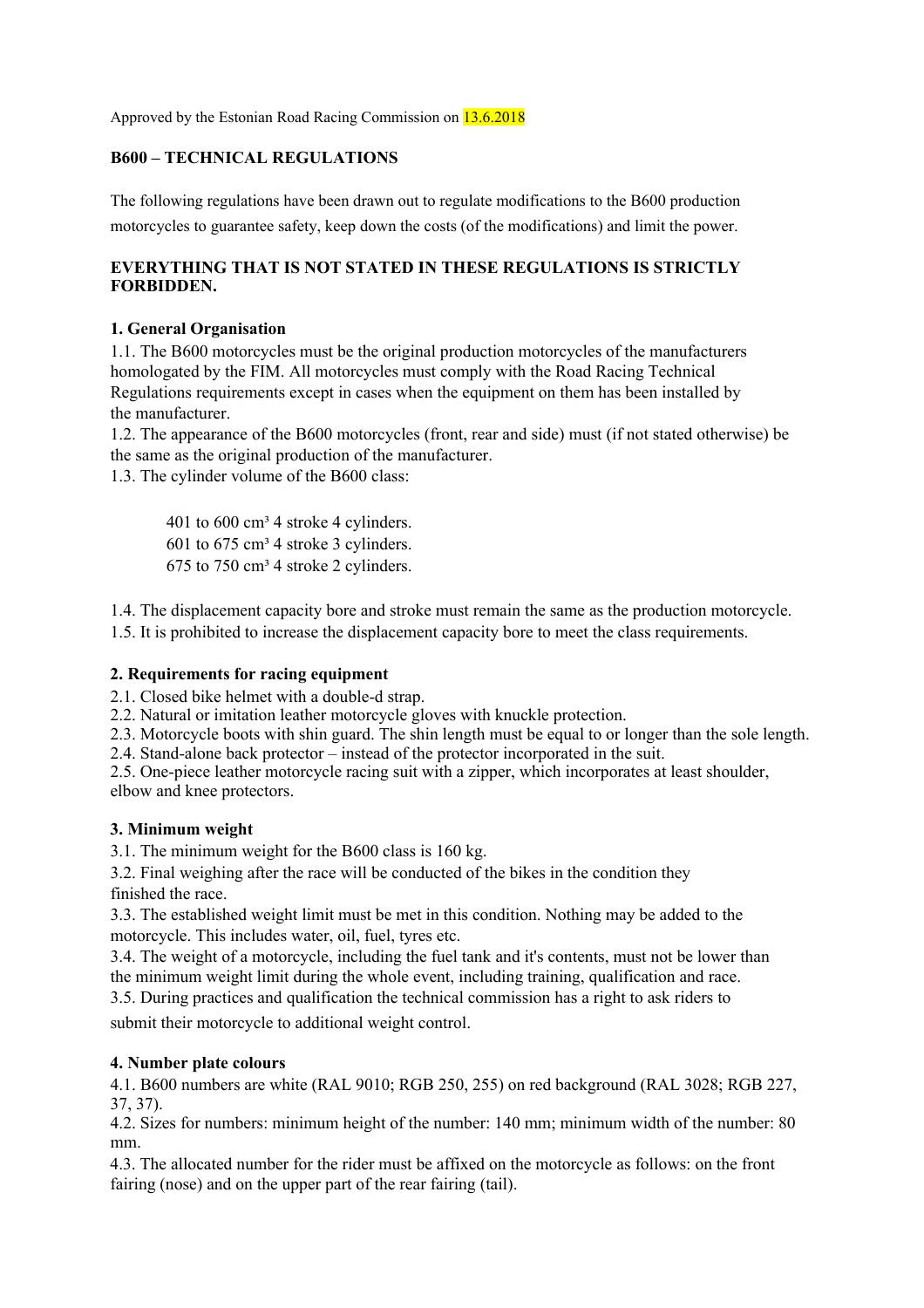4.4. The light-coloured fairing must have black lines of at least 8 mm wide which give the number plate the required dimensions.

4.5. In case of a dispute concerning the legibility of numbers, the decision of the head of the technical commission will be determining.

# **5. Fuel**

5.1. The engine of a B600 motorcycle used must run on regular fuel meeting the requirements of the retail fuel sold at a public gas station.

## **6. Motorcycle specifications**

6.1. All parts not listed below must remain in the original condition produced by the

manufacturer and must be available for purchase from stores.

### *6.2. Frame and it's parts*

6.2.1.The frame must remain as originally produced by the manufacturer.

6.2.2. None of the stiffness connections or tubes can be removed. Holes can be drilled only for fastening the approved components.

6.2.3. All motorcycles must display a vehicle identification number (chassis number) on the framebody.

6.2.4. The sides of the frame-body may be covered by protective parts made of composite material. These protectors must fit the form of the frame.

6.2.5. Engine mounting brackets or plates must remain as originally produced by the manufacturer.

6.2.6. The rear end of the frame can be changed or altered.

6.2.7. The rear subframe can be changed.

6.2.8. Bolt-on accessories to the rear sub-frame may be removed.

6.3. *Front forks (suspension)*

6.3.1. The front fork must be as originally produced by the manufacturer.

6.3.2. The internal original details of the front forks may be modified.

6.3.3. The suspension details or valves that are generally available in stores may be installed.

6.3.4. The front suspension springs can be changed.

6.3.5. The upper cap of the front fork may be modified or changed to add the possibility of external adjustment.

6.3.6. The original surface finish of the fork tubes (stanchions, fork pipes) may be changed. Additional surface treatments are allowed. The upper and lower fork clamps (triple clamp) must remain as originally produced by the manufacturer.

6.3.7. A steering damper may be added or replaced with an after-market damper.

6.3.8. The steering damper cannot act as a steering lock limiting device.

6.4. *Rear fork (swingarm)*

6.4.1. The swingarm must be as originally produced by the manufacturer. This includes the chain adjuster.

6.4.2. The use of carbon or kevlar is not allowed unless it is provided by the manufacturer as original fitment.

6.2.3. Rear wheel stand brackets may be added to the rear fork. Brackets must have rounded edges. Fastening screws must be recessed.

6.4.4. A chain guard must be fitted.

6.5. *Rear suspension*

6.5.1. Rear suspension (shock absorber) may be modified or replaced, but the original system must remain unreplaced (i.e., dual or mono).

6.5.2. Rear suspension attachments may be replaced or modified. The linkage parts must remain as originally produced by the manufacturer.

### **7. Wheels (rims)**

7.1. Wheels must be as originally produced by the manufacturer.

7.2. The speedometer transmission may be removed and replaced with a plate.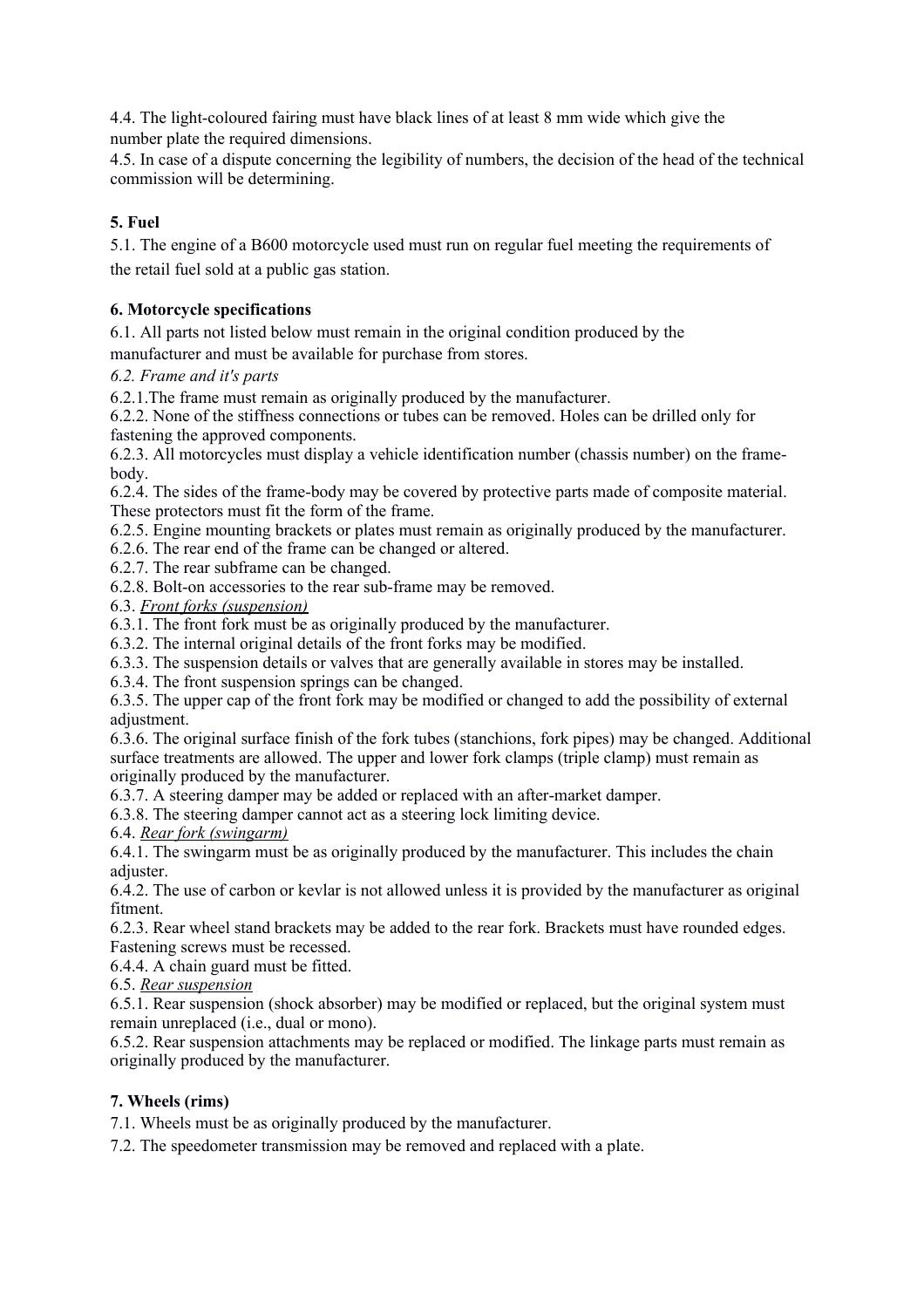7.3. If the original design includes a cushion drive (rubber bunts) for the rear wheel, it must remain as originally produced.

7.4. Front and rear wheel axles must remain as originally produced by the manufacturer.

7.5. Polished or varnished wheels are not allowed.

# **8. Brakes**

8.1. Front and rear brake discs can be changed. The material and connections must remain the same.

8.1.1. The outer diameter and ventilation system must remain as original.

8.1.2. The tolerance of the outer diameter may be +/1 1,5 mm. The brake discs must be made of material containing iron.

8.2. The mount of the front and rear brake calliper (mount, carrier, hanger) must remain as originally produced by the manufacturer

8.3. Manufacturers original front master cylinder must remain as original.

8.4. Manufacturers original rear master cylinder can be changed.

8.5. Front and rear hydraulic brake lines may be changed. Quick connectors in the brake lines are allowed.

8.6. Front and rear brake pads can be changed. Brake pad locking pins may be modified for quick change type.

8.7. Brake discs may be of the floating type.

8.8. Brake supports and connectors must remain as original, cover plates may be removed.

8.9. Additional air scoops or ducts are not allowed.

8.10. The brake fluid reservoir may be modified or changed.

8.11. Brake lines may be modified or changed. Quick connectors in the brake lines are allowed.

8.12. Brake pads may be changed. Brake pad locking pins may be modified.

8.13. The rear brake hand lever may be mounted on the handlebar. The systems must be separate from each other.

### **9. Tyres**

9.1. V, Z or (W) index tyres must be used.

9.1.1. Only racing profile tyres are allowed.

9.1.2. The tread depth must be at least 2,5 mm as measured before the race for the whole width tread.

9.1.3. The tyres must have a grooved area (land and sea where land is 96% and sea minimum 4%).

9.1.4. The maximum distance between the tyre pattern treads may be 35 mm (counting from the shoulder to the centre). The front tyre may have 1 measures, the rear tyre 2 measures. 9.2. The tyres must have E-marking and/or the DOT number must be marked on the side of the tyre.

9.3. Only in case the race has been declared as "WET", special wet tyres are allowed to be used. These tyres do not have to have the DOT or E-marking, but they must have the text: "NOT FOR HIGHWAY USE" written on them.

9.4. Any modification or treatment (cutting, grooving) of tires is prohibited.

### **10. Foot rests / Foot controls**

10.1. Foot rests / foot controls may be relocated but brackets must be mounted to the frame in the original mounting points.

10.2. Foot rests must be positioned to the front of the rear axel.

10.3. Foot rests may be rigidly mounted or a folding type, which must incorporate a device to return them to the normal position.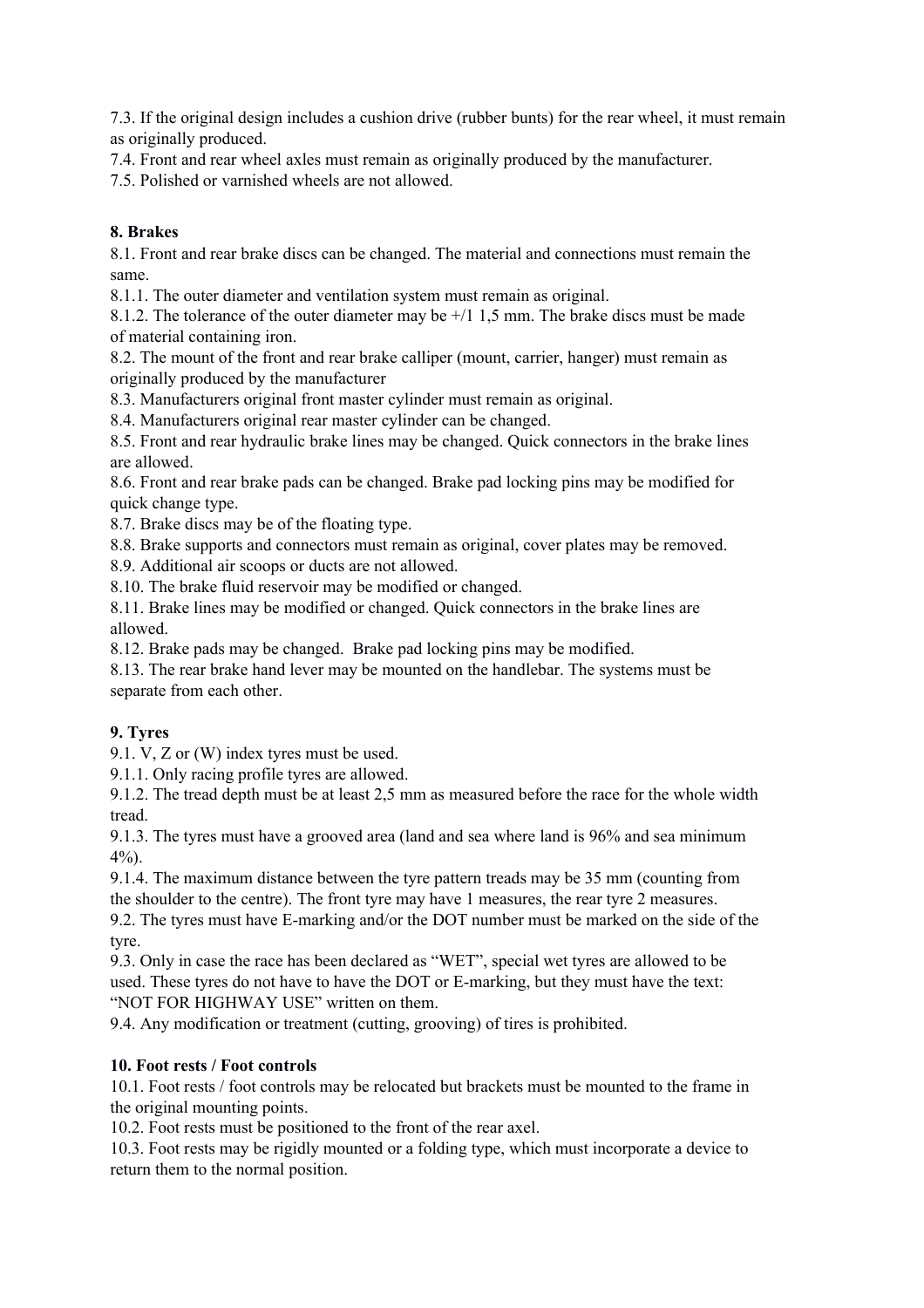10.4. The end of the foot rest must have at least an 8mm solid spherical radius. 10.5. Non folding footrests must have an end (plug), which is permanently fixed, made of plastic, Teflon or an equivalent type material (minimum radius 8mm).

# **11. Handlebars and hand controls**

11.1. Handlebars, levers (except for the brake master cylinder) may be replaced. The ends of handlebars must be rounded.

11.2. Handlebars and hand controls may be relocated.

11.4. Electric starter switch and kill-switch must be located on the handlebars.

11.3. The handlebar end plugs must be spherical.

# **12. Fairing / bodywork**

12.1. Fairing, front mudguards and bodywork must appear to be as originally produced by the manufacturer for the homologated motorcycle.

12.2. Fairing and bodywork may be replaced with exact cosmetic duplicates of the original parts. Kevlar and carbon fibre may be used.

12.3. Windscreen may be replaced only with a transparent bubble-shaped replacement, the shape must be similar to the original. No surface profiles may be added.

12.4. Fairing brackets may be altered or replaced.

12.5. The original air ducts running between the fairing and the air box may be modified or replaced.

12.6. The lower fairing must be constructed to hold, in case of an engine breakdown, at least half of the oil and cooling fluids inside the engine, minimum 5 litres. The lower edge of all the openings in the fairing must be positioned at least 50mm above the bottom of the fairing.

12.7. The lower fairing must incorporate maximum of two openings of 25mm diameter. These holes must remain sealed in dry conditions and must be only opened in wet race conditions, when declared "WET" by the Race Director.

12.8. Small modifications are permitted to allow usage of a bigger jack for wheel changing and adding a small plastic guard for frame or engine.

12.9. The fairings and mudguards designed by the manufacturer for the motorcycle may be replaced or modified.

a. Front mudguard may be replaced but the visual must remain as originally produced by the manufacturer.

b. Rear mudguard may be added or removed.

# **13. Fuel tank**

- 13.1. Fuel tank must be the originally fitted and homologated part with no modification allowed.
- 13.2. All fuel tanks must be completely filled with fire retardant material.
- 13.3. Fuel tanks with tank breather pipes must be fitted with non-return valves that discharge

into a catch tank with a minimum volume of 250cc made of a suitable material.

- 13.4. Fuel caps may be changed.
- 13.5. Fuel caps when closed must be leak proof.
- 13.6 Additionally, they must be securely locked to prevent accidental opening at any time. Additional drain hole may be added.
- 13.7 The sides of the fuel tank may be protected with a cover made of a composite material. These covers must fit the shape of the fuel tank.

### **14. Seat**

14.1. Seat, seat base and associated bodywork may be replaced. The appearance from front, rear and profile must conform to the homologated shape.

14.2. The top portion of the rear bodywork around the seat may be modified to a solo seat.

14.3. Single seater must allow the number plate to be installed correctly.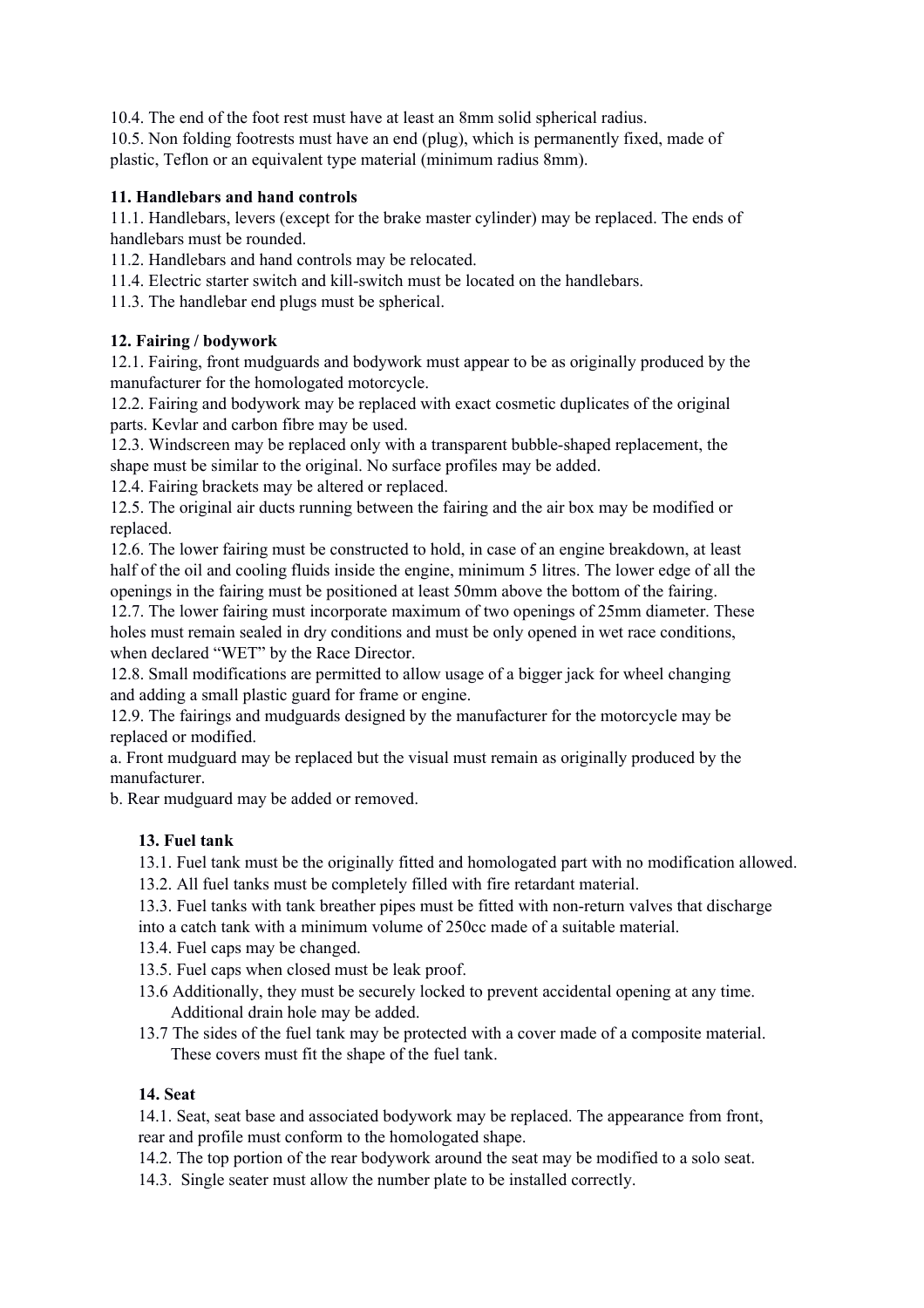14.4. The appearance of the seat / fairing and the distance from front to back and sides and shape must conform to the homologated motorcycle.

## **15. Wiring**

15.1. Wiring can be changed.

## **16. Battery**

16.1. Battery may be changed or repositioned.

16.2. Additional batteries are allowed.

### **17. Radiator and cooling system**

17.1. The radiator must remain original.

17.2. No additional radiators and oil coolers may be installed.

17.3. The cooling system hoses may be replaced, a mixture of water and ethyl alcohol may be used in the radiator.

### **18. Air box**

18.1. Air box must remain original.

18.2. The air filter element may be modified or replaced.

18.3. The air box drains must be sealed.

18.4. All motorcycles must have a closed breather system.

18.4.1. All the oil breather lines must be connected.

18.5. The breather system (air box  $+$  the oil expansion tank) must be possible to empty during the event through an emptying pipe and the capacity of the system (air box  $+$  the oil expansion tank) must be 1000cc.

18.6. Sensors may be added for gathering and saving data.

### **19. Carburettors**

19.1. Carburettors must be original.

- 19.2. The number of carburettors must remain as original.
- 19.3. Polishing or lightening of the carburettors is not allowed.
- 19.4. Carburettor intake insulators can be changed.
- 19.5. Carburettor's choke plates, throttle valves, needles / floating needles may be replaced.

19.6. The original diffusers can be modified or replaced by parts made for the motorcycle.

19.7. Electrical or mechanical enrichment devices must be installed, but may be deactivated.

### **20. Fuel injection system**

20.1. Changes are not allowed.

- 20.2. Lambda can be added.
- 20.3. The computer chip that controls fuel injection (EPROM) may be replaced.
- 20.4. The number of fuel injectors must be stock and unaltered from the original specification and manufacturer.
- 20.5. Polishing and lightening of the throttle body is not allowed.
- 20. 6. Fuel pump and regulator can be changed or modified.
- 20.7. Fuel controllers may be added but they must attach to the original brackets.

### **21. Fuel supply**

21.1. Fuel pipes and hoses may be replaced with products meant for this usage.

21.2. Quick connectors or dry break connectors may be used, but these parts must fit the fuel used.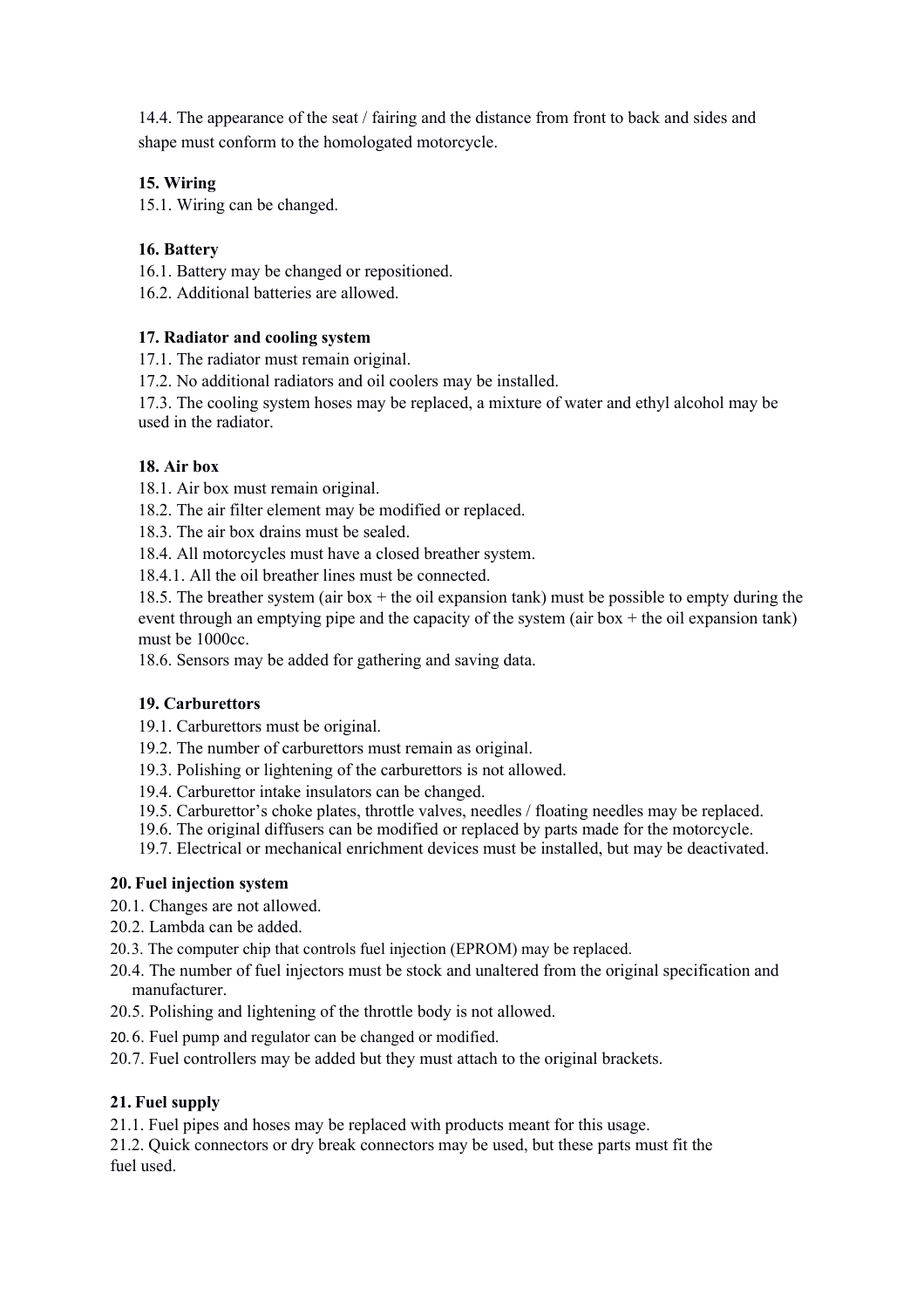21.3. Fuel ventilation pipes and hoses may be replaced

- 21.4. Fuel filters may be added.
- 21.5. The fuel cut-off valve must be produced by the manufacturer of the motorcycle.

# **22. Engine**

- 22.1. Engine must remain homologated and no changes are allowed.
- 22.2. Nothing may be added or changed.
- 22.3. The original constructions cannot be changed.
- 22.4. The mechanics of the valve system must remain original (pneumatic valve mechanisms are
- not allowed as long as these are not the original production of the manufacturer).
- *22.5. Cylinder heads*
- 22.5.1. Cylinder heads must remain original, no modifications are allowed.
- 2.5.2. Inlet and outlet channels and the number of flaps must remain original.
- *22.6. Camshaft*
- 22.6.1. The camshaft must remain original.
- 22.6.2. The camshaft mechanism must remain original.
- *22.7. Camshaft gear wheels*
- 22.7.1. The camshaft gear wheels may not be changed, the tensioner can be changed.
- *22.8. Crankshaft*
- 22.8.1. The crankshaft must remain original.
- 22.8.2. The crankshaft stroke must remain original.
- 22.8.3. The balancing of the crankshaft, rods and pistons is not allowed.
- *22.9. Oil pump and piping*
- 22.9.1. Oil pump and piping must remain original.
- *22.10.Rods*
- 22.10.1.The rods must remain original.
- *22.11.Pistons*
- 22.11.1.The pistons must remain original.
- 22.11.2.The balancing of the pistons is not allowed.
- 22.11.3.Polishing and weight reduction is not allowed.
- *22.12.Piston rings*
- 22.13.Piston rings and their number must remain original.
- *22.14.Piston stoppers*
- 22.14.1.Originals must remain.
- *22.15.Cylinders*
- 22.15.1.The displacement capacity bore must remain as original, no changes are allowed.
- *22.16.Crankcase*
- 22.16.1.The crankcase must remain original.
- *22.17.*Power train*/gearbox*
- 22.17.1.Gearbox must remain original.
- 22.17.2.Quickshifters may be installed.
- 22.17.3.Engine side countershaft sprocket, rear wheel sprocket, chain pitch and size may be changed.

*22.18.Clutch*

- 22.18.1.The clutch must remain original, no modifications are allowed.
- 22.18.2.Clutch system (wet or dry type) and the method of operation (by cable or hydraulic) may not be changed
- 22.18.3. The clutch covers may be protected with additional protective covers which are made of stainless steel or carbon/kevlar.
- *22.19.Ignition and engine control unit*
- 22.19.1.The spark plugs may be changed.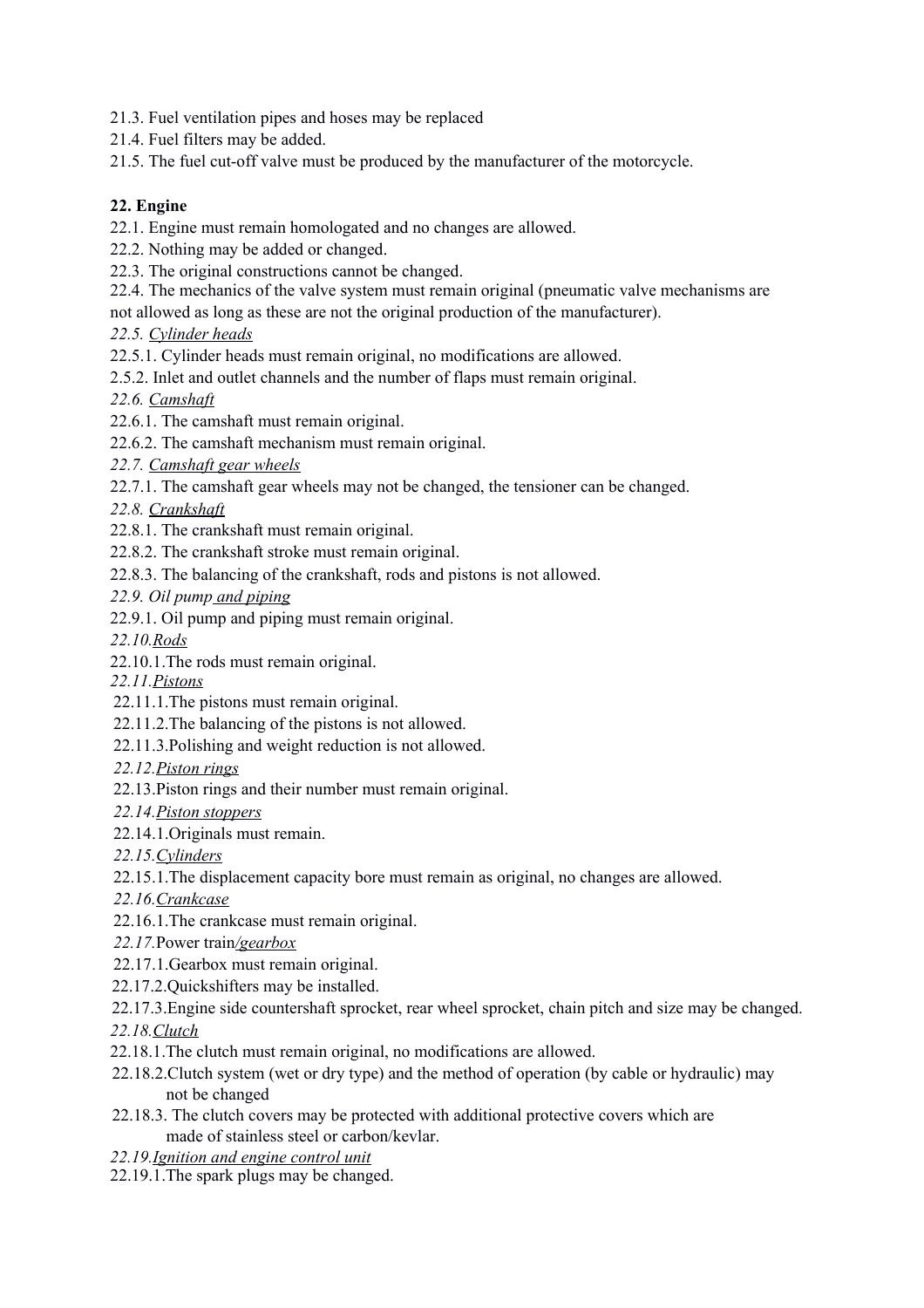## *22.20.Generator, electric starter*

- 22.20.1.The electric starter must function as normal both during the pre-start inspection and the inspection after the race (until the deadline for lodging protests has expired).
- 22.20.2.When the electric starter has completed it's function the engine must start and be running.
- 22.20.3.The generator covers may be protected with additional protective covers which are made of stainless steel or carbon/kevlar.

# **23. Exhaust system**

- 23.1. Exhaust pipes and silencers may be modified or changed.
- 23.2. The number and shape of silencers may be changed but they may not have sharp edges.
- 23.3. Wrapping of exhaust systems is not allowed except in the area of the rider's foot or an area in contact with the fairing for protection from heat.

# **24. Fasteners**

- 24.1. Standard fasteners may be replaced with fasteners of any material and design.
- 24.2. Aluminium fasteners may only be used in non-structural locations.
- 24.3. Titanium fasteners may not be used.
- 24.4. The strength and design of the special steel fasteners (may be used in constructional areas) must be equal to or exceed the strength of the standard fastener.
- 24.5. Fasteners may be drilled for safety wire, but intentional weight-reduction modifications are not allowed.
- 24.6. Fairing/bodywork fasteners may be replaced with the quick disconnect type.

### **25. The following items MAY BE altered or replaced from those fitted to the homologated motorcycle**

- 25.1. Any type of lubrication, brake or suspension fluid may be used.
- 25.2. Any type of spark plugs and spark plug boots may be used
- 25.3. Wheel balance weights may be replaced, added to or removed.
- 25.4. Any type of bearings may be used.
- 25.5. Fasteners (nuts, bolts, screws etc.).
- 25.6. Electrical equipment, electric wiring, connectors, batteries and switches.
- 25.7. Colour coated exterior surfaces and decals.
- 25.8. Heat protection covers may be installed or removed.

### **26. The following items MAY BE removed:**

- 26.1. Gauges and gauge console with additional cables.
- 26.2. Tachometer.
- 26.3. Speedometer and the connected wheel hub and sensors.
- 26.4. Ventilator and wiring.
- 26.5. Chain guard in case it is not built into the rear mudguard.
- 26.6. Bolt-on accessories to the rear sub frame.
- 26.7. Ignition or parts of ignition.

### **27. Items that MUST BE removed:**

- 27.1. Horn.
- 27.2. Rear-view mirrors.
- 27.3. Licence plate bracket.
- 27.4. Toolkit.
- 27.5. Helmet and luggage hooks.
- 27.6. Passenger footrests.